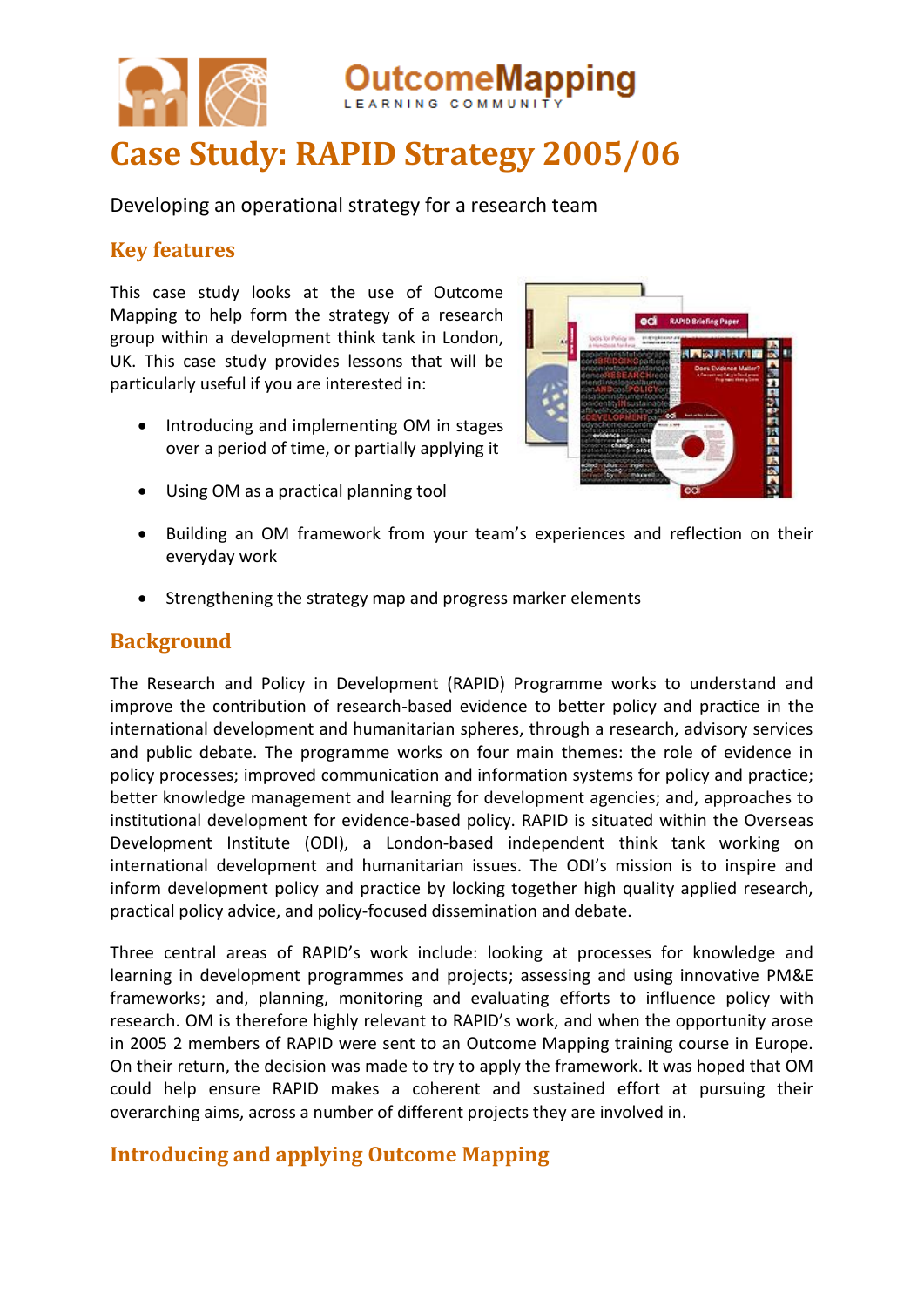

comeMapping

Due to demanding schedules, it was not possible to hold a 3-day intensive workshop to develop the framework. Instead, the decision was made to formulate the sequential stages of the framework piece-by-piece. This involved the drafting of individual parts of the framework and then discussing these elements as a group across a number of workshops and meetings.

Email collaboration was used to develop the vision and mission statements but there was not a substantial amount of engagement in the process. It was not until a later workshop when reactions, critical comments and constructive ideas were received. The quarterly team meeting provided a suitable opportunity for team member to engage in the process. The Boundary Partners, Outcome Challenges, Progress Markers and Strategy Map sections of the framework were developed. These were provided as a list, then discussed and refined as a group, and roughly prioritised. There were some discussions about the progress markers for specific boundary partners, however on reflection some team members felt that they were



only covered at a superficial level. The strategy map and progress markers were started in the workshop, however they were not completed.

Team members were each assigned boundary partners, with the intention that after the meeting they would be responsible for designing strategies, and monitoring and evaluating activities with relation to their particular group. However, there was little

engagement after the workshop and the process petered out. In this way, the OM process was explicitly used for planning, to help inform the strategy, but not for monitoring or evaluation.

The introduction of OM in parts, with only two members of the team being involved in every stage, set a background against which its implementation was made quite difficult. A number of lessons about introducing OM can be drawn:

- Introducing new concepts and frameworks requires a substantial amount of 'quality time' – while it may be possible to engage with such processes over email and at the same time as a number of other projects, this is far from ideal. Face-to-face discussion and facilitation allows the context of the exercise to be more solidly set, and a richer debate about the meaning and relevance of new ideas can take place.
- Another factor that points to the importance of intensive workshops is that not everyone is used to taking a broad strategic view of their project. This can hinder some staff from easily applying the OM concepts in their context (some team members commented that the workshop exercise seemed "too abstract", "too theoretical", or "too hypothetical"). A great deal of value can be gained from incorporating the tacit knowledge of these team members, so it may be worthwhile involving many staff in an OM training session prior to the meeting.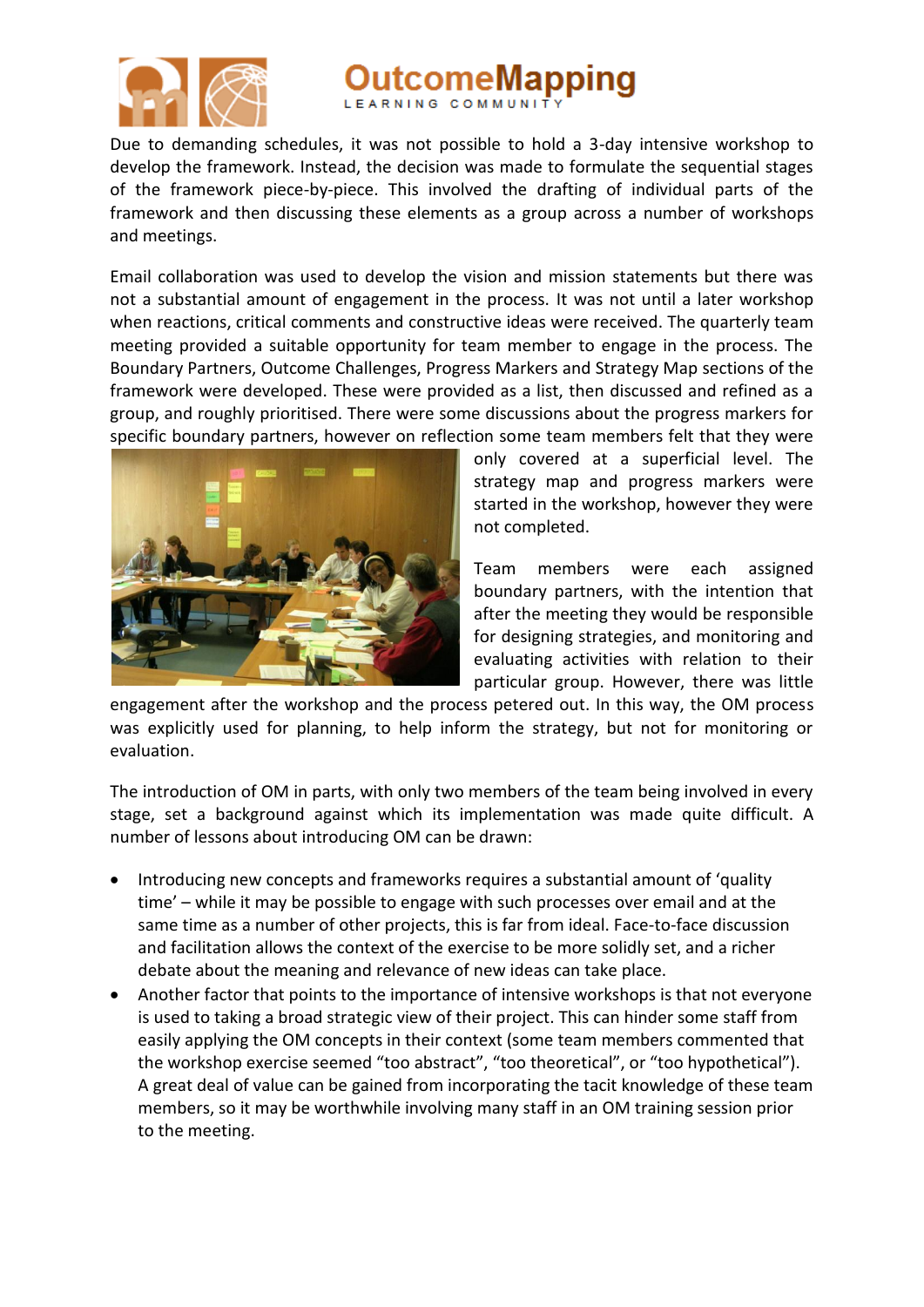

LEARNING COMMUNIT

Although the efforts to develop a full OM framework did not turn out as planned, there are a number of ways in which it has proved useful for RAPID. OM has contributed concepts and ideas to a number of activities in RAPID, such as in the communications strategy, in the M&E framework for one of its key initiatives, and various other projects such COPLA. OM has given extra details, concepts and tools to help refine team members thinking around various existing ideas and goals. This is evidenced, for example, by the growing body of work on complexity theory, the fact that RAPID now champions OM, promoting it as a useful PM&E approach (among many), and the development and coordination of the OM Learning Community .

The client and contract-driven nature of RAPID's work makes implementing an overarching PM&E framework

**An extract from RAPID's vision...**Civil society, in general is capable of influencing pro poor policy processes using research and evidence in the local and global levels. Policy makers in donor governments, international aid agencies and national and local governments in developing countries follow robust evidence based policy making processes. Researchers and Practitioners engage actively with policy processes in multiple spaces of participation...

difficult: RAPID and ODI research staff in general tend to focus on learning within each individual project, and on satisfying the requirements of different clients and donors. Learning systematically across all of our work is more difficult, however there are two ways in which OM has contributed towards this task:

- RAPID's log frame (with the UK Department for International Development (DFID), for the CSPP) is infused with OM principles: the aims and goals focus on behaviour change, and it has been negotiated with DFID that it can be adapted and revised when needed.
- Following on from the team's exposure to OM, an 'impact log' was created, based on the OM journals , which has been used ever since. Any signs of uptake or influence of RAPID's work is recorded in the log. Over time this has built up to a useful resource for learning, as a large body of (often anecdotal) evidence contributing towards a picture of the behaviour changes we are contributing to.

This case generates a number of lessons about applying OM to different contexts:

- A number of factors combined to make it difficult to fully apply OM in this context: the task of monitoring and evaluating the influence of research is an extremely difficult task, there is no pre-existing 'culture' of systematic M&E in ODI, and the necessities of contract funding make it difficult to find space to put the required time and resources into these activities. In such contexts, it may not be fruitful to implement OM as a full PME framework, whether it is introduced in one go or over a number of workshops.
- The more fruitful route seems to be introducing it 'by stealth'. OM is not fully and explicitly applied, but rather staff look to use elements of the framework, and different concepts and principles where possible. This might involve giving new concepts and terms to staff already persuaded of an idea, for example RAPID staff were already